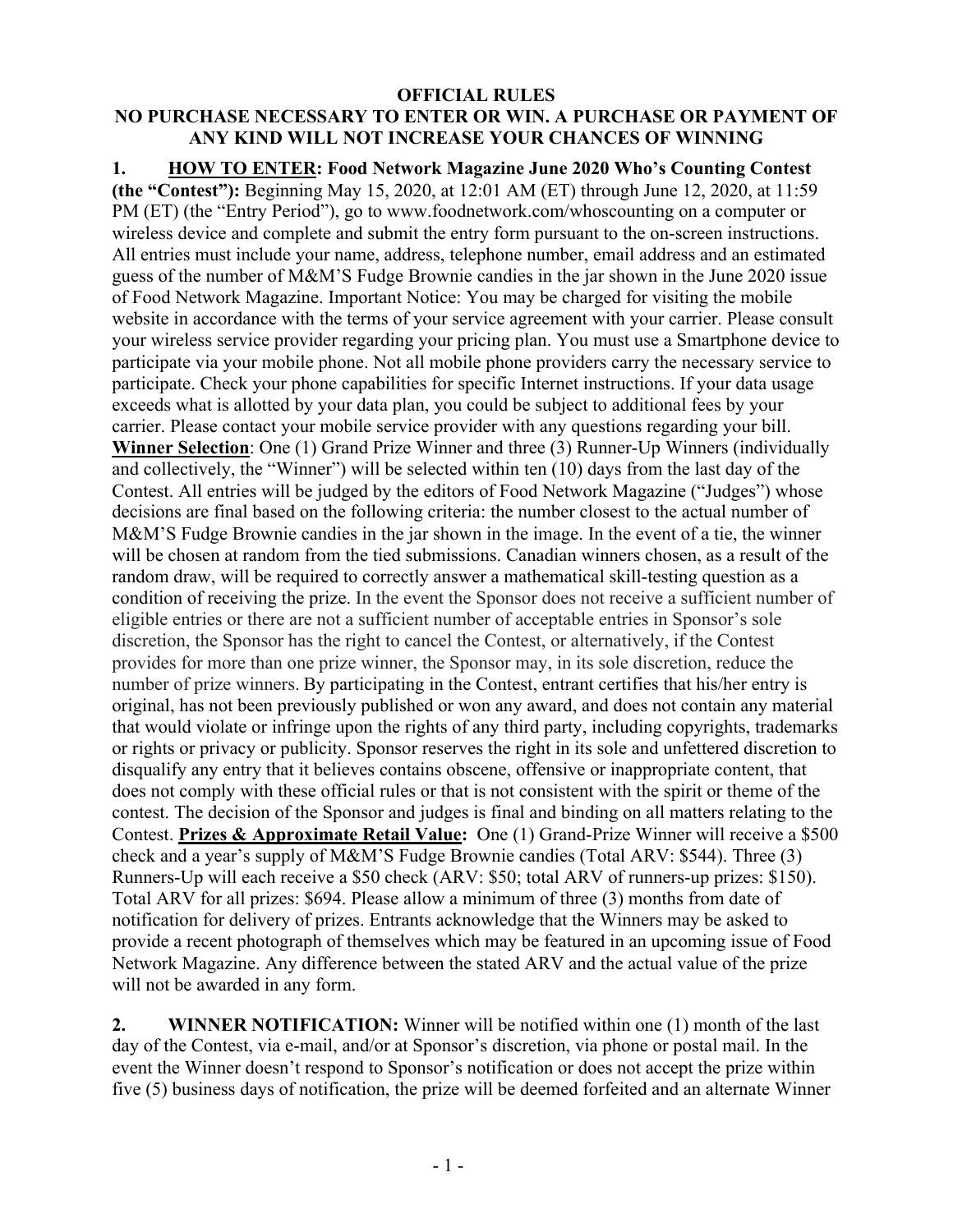will be selected. In the event that any one or more potential Winner(s) fails to respond as stated above, declines the prize or fails to provide signed affidavits or releases, such Winner(s) will be deemed to forfeit the prize and Sponsor will select an alternate Winner(s) from the remaining eligible entrants. If any alternate(s) similarly fails to respond or declines the prize, Sponsor will use a reasonable number of attempts, in its discretion, to award the prize(s) to another alternate(s) but if it is unable to do so, the prize(s) will be finally forfeited and Sponsor shall have no further liability in connection with this Contest. **List of Winner(s):** For the name(s) of the Winner(s), send a separate self-addressed, stamped envelope to Food Network Magazine June 2020 Who's Counting Contest Winners' List, Hearst Magazine Media, Inc., 300 West 57th Street NY, NY 10019 within two (2) months from the Winner notification date as specified above.

**3. ENTRIES:** Limit one (1) entry per person for Contest. Multiple entries from the same person will be disqualified. Entries become the property of the Sponsor and will not be returned. Proof of submission does not constitute proof of receipt. If applicable, lost, late, misdirected, or incomplete or entry forms that have been tampered with will be disqualified. Online entrants must have valid email address and it is entrant's responsibility to update Sponsor of any change in email address. If there is a dispute as to the identity of an online entrant, the prize will be awarded to the authorized account holder of the email address. The "authorized account holder" is defined as the natural person to whom the email address is assigned by an internet service provider, online service provider, carrier, or other organization (e.g., business, educational institution, etc.) that is responsible for assigning the email addresses for the domain associated with the submitted email address.

**4. ELIGIBILITY:** Open to legal residents of the 50 United States and the District of Columbia, who have reached the age of majority in their state or territory of residence at time of entry. Legal residents of Canada (excluding Quebec) who have reached the aforementioned age in their province of residence at time of entry are also eligible to enter. Void in Puerto Rico and where prohibited by law. Employees of Sponsor, Discovery, their parents, affiliates and subsidiaries, participating advertising and promotion agencies, independent judging organizations, and prize suppliers (and members of their immediate family and/or those living in the same of household of each such employee) are not eligible.

**5. CONDITIONS OF PARTICIPATION:** Expenses not specifically included in prize description and all taxes are the sole responsibility of the Winner. Each prize is awarded "as is" with no warranty or guarantee, either express or implied outside of manufacturer's limited warranty. No transfer, assignment or substitution of a prize permitted, except Sponsor reserves the right to substitute prize for an item of equal or greater value in the event an advertised prize is unavailable. The Winner is required to comply with any and all applicable federal, state, provincial, if Canadians are eligible to enter, and local laws, rules and regulations. All federal, state and local taxes, and any other costs not specifically provided for in these Official Rules are solely the Winner's responsibility. If the actual retail value of any Winner's prize is \$600 or more, the Winner must complete a W9 form and supply Sponsor with his/her social security number for tax purposes. An IRS Form 1099 will be issued in the name of the Winner (or, if a minor, in the name of the minor) for the actual value of the prizes received. Sponsor shall have no responsibility or obligation to the Winner or potential Winner who are unable or unavailable to accept or utilize prizes as described herein. Entrants agree to be bound by the terms of these Official Rules and by the decisions of Sponsor, which are final and binding on all matters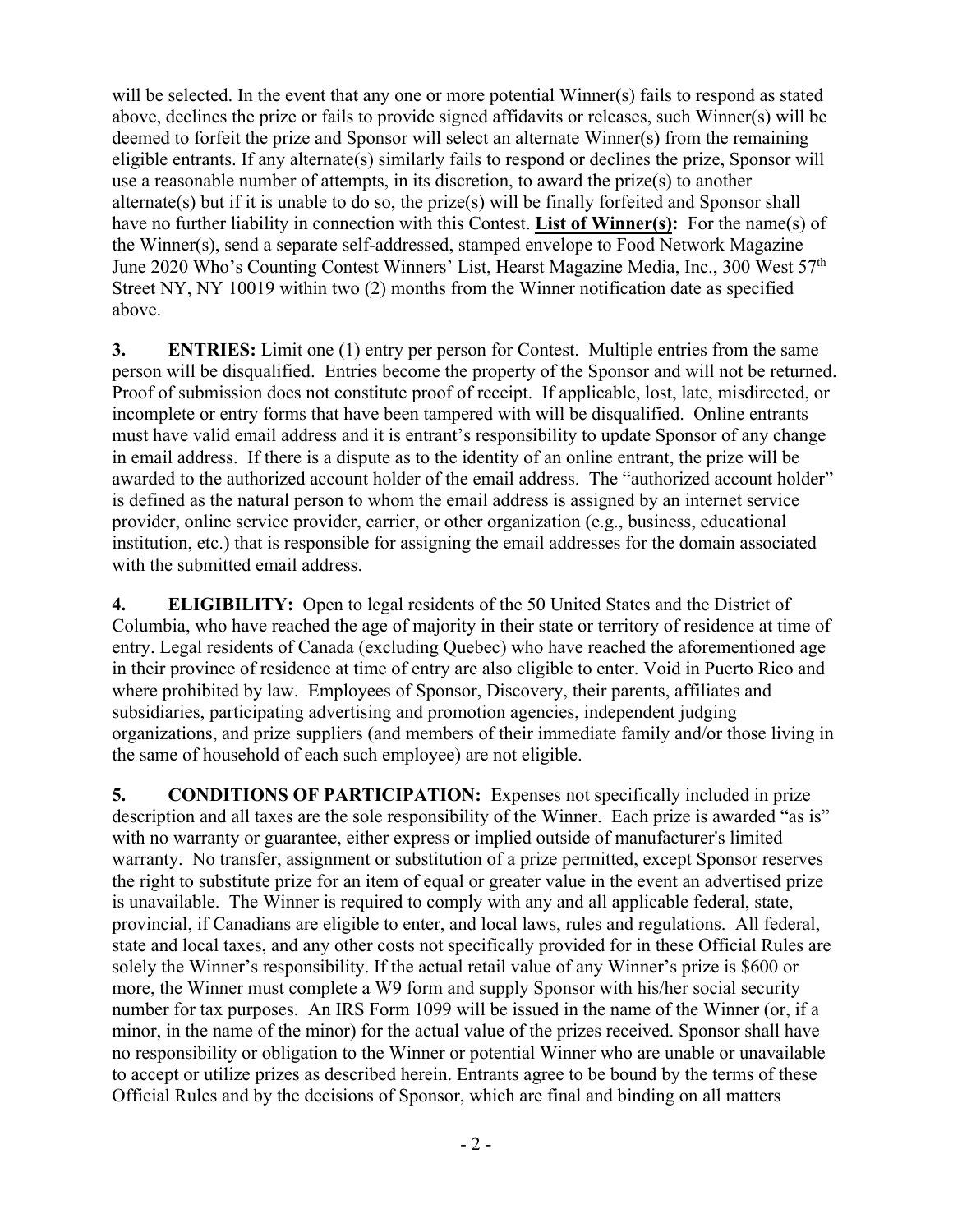pertaining to this Contest. Winner (and parent or legal guardian if Winner is a minor) may be required to sign and return an Affidavit of Eligibility, a Liability Release and where legally permissible a Publicity Release within seven (7) days following the date of first attempted notification. Failure to comply with this deadline may result in forfeiture of the prize and selection of an alternate Winner. Return of any prize/prize notification as undeliverable may result in disqualification and selection of an alternate Winner. Winner hereby further agrees that it will sign any documents necessary to transfer copyright of the entry to Sponsor within seven (7) days following the date of first attempted notification. By entering, Entrant grants permission for Sponsor, and any of its affiliates and subsidiaries, participating advertising and promotion agencies, the independent judging organization and prize suppliers to use the entrant's submission (including an altered form of the entry) for editorial, advertising and promotional purposes without additional compensation, unless prohibited by law. If images are being submitted to Sponsor as a requirement for entry, Entrants agree that they have all rights to use the images submitted and to allow Sponsor, any of its affiliates and subsidiaries, participating advertising and promotion agencies, the independent judging organization and prize suppliers to reuse any of the images, without any liability, for editorial, advertising and promotional purposes. Additionally, acceptance of the prize by Winner constitutes permission for Sponsor and any affiliates and subsidiaries, participating advertising and promotion agencies, the independent judging organization and prize suppliers to use Winner's name and/or likeness and biographical material for editorial, advertising and promotional purposes without additional compensation, unless prohibited by law. By accepting prize, Winner agrees to hold Sponsor, its advertising and promotion agencies and their respective parent companies, subsidiaries, affiliates, partners, representative agents, successors, assigns, officers, directors, and employees harmless for any injury or damage caused or claimed to be caused by participation in the Contest or acceptance or use of the prize. Sponsor is not responsible for any printing, typographical, mechanical or other error in the printing of the offer, administration of the Contest or in the announcement of the prize.

**6. INTERNET/ MOBILE:** Sponsor is not responsible for electronic transmission errors resulting in omission, interruption, deletion, defect, delay in operations or transmission, theft or destruction or unauthorized access to or alterations of entry materials, or for technical, network, telephone equipment, electronic, computer, hardware or software malfunctions or limitations of any kind, or inaccurate transmissions of or failure to receive entry information by Sponsor or presenter on account of technical problems or traffic congestion on the Internet, at any Web site, or via the mobile phone or any combination thereof. If for any reason the Internet or mobile phone portion of the program is not capable of running as planned, including infection by computer virus, bugs, tampering, unauthorized intervention, fraud, technical failures, or any other causes which corrupt of affect the administration, security, fairness, integrity, or proper conduct of this Contest, Sponsor reserves the right at its sole discretion to cancel, terminate, modify or suspend the Contest. Sponsor reserves the right to select winners from eligible entries received as of the termination date. Sponsor further reserves the right to disqualify any individual who tampers with the entry process. Sponsor may prohibit an entrant from participating in the Contest if it determines that said entrant is attempting to undermine the legitimate operation of the Contest by cheating, hacking, deception or other unfair playing practices or intending to abuse, threaten or harass other entrants. Caution: Any attempt by a participant to deliberately damage any Web site or undermine the legitimate operation of the Contest is a violation of criminal and civil laws and should such an attempt be made, Sponsor reserves the right to seek damages from any such participant to the fullest extent of the law.